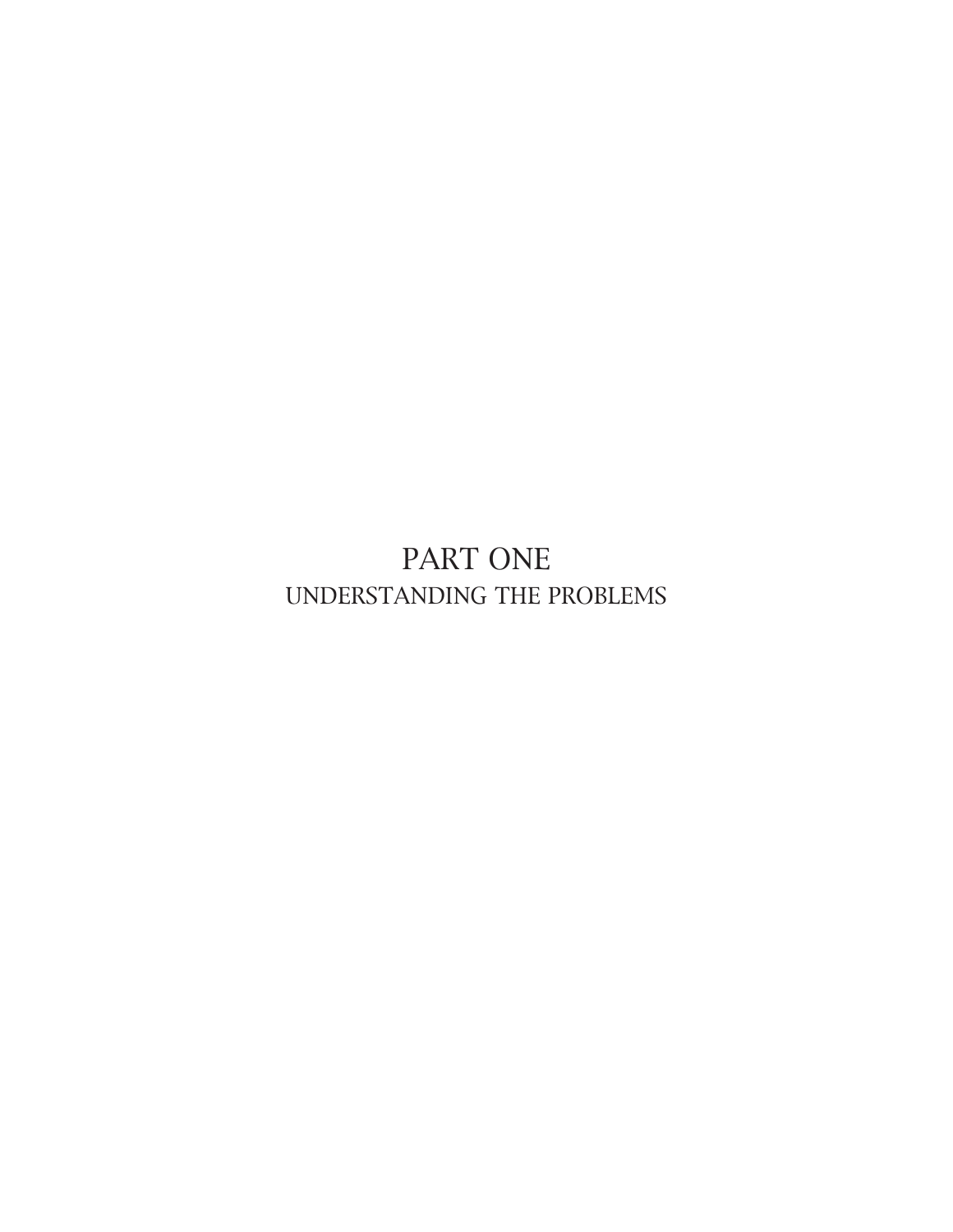# Chapter One The Nature of Money and Credit

There is probably nothing in this world which influences every aspect of our daily lives more powerfully and consistently than money does. We sacrifice so much of our precious time on this earth in order to get it and it lies at the root of all of the major problems plaguing society …unemployment, poverty, crime and even pollution. Yet relatively few people have much more than a basic understanding about what money really is or where it comes from.

# What is Money?

Most people, when asked this question, will laugh and say "That's easy, it is what I never have enough of". But if you persist with your questioning until you get a serious answer, they will probably tell you that money is something that gives them purchasing power or the ability to consume goods and services. While this explains what money does, it does not say much about what money really is.

Modern transactions may involve many forms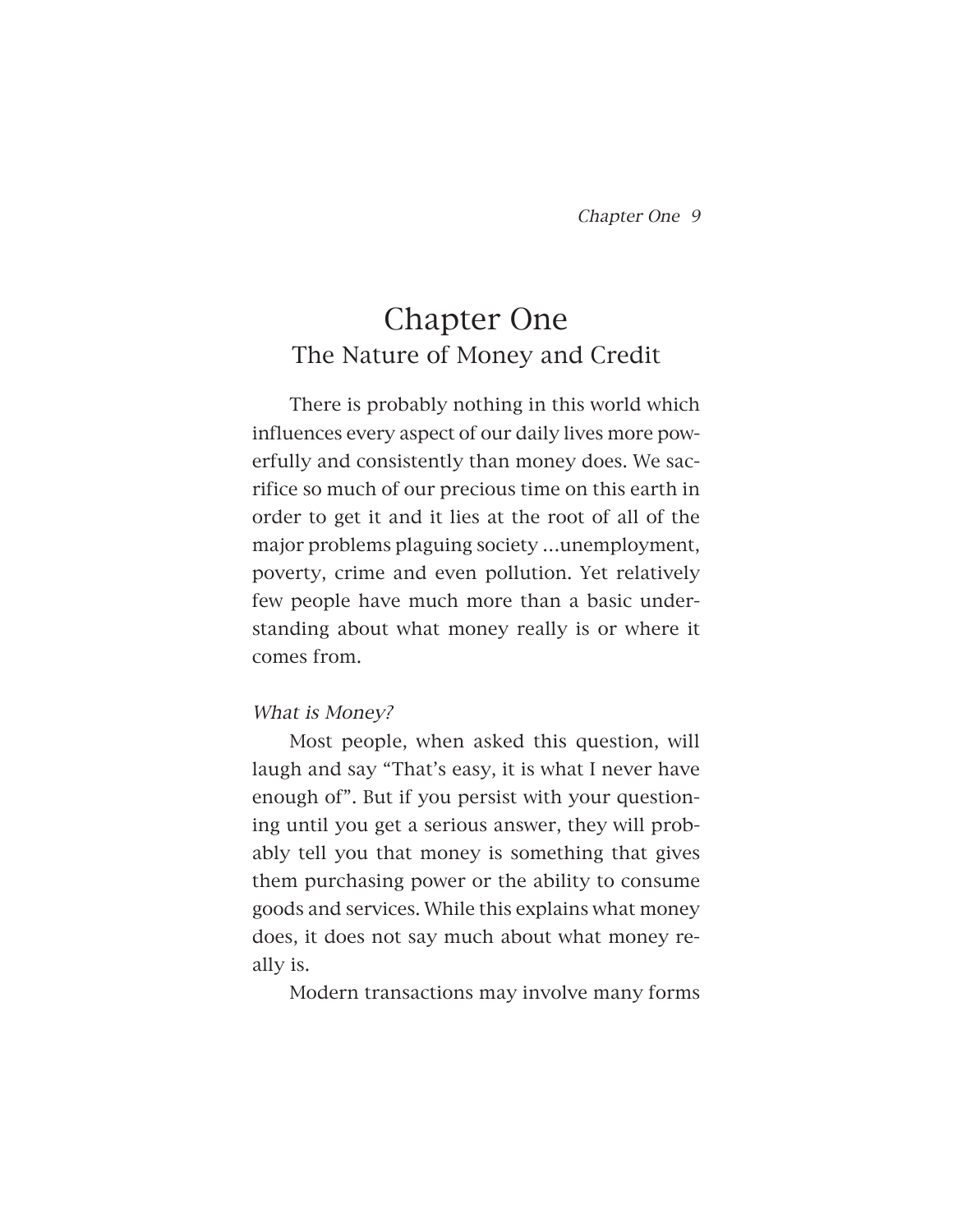of money or "financial instruments" such as cash, cheques, debit and credit cards, money orders or electronic fund transfers. While all these "mediums of exchange" may increase our purchasing power, they do not bring us any closer to understanding the true nature of money. A five-dollar bill may represent five dollars, but what is a dollar? If you can't see it or feel it, and its value is changing every single day, can you ever really understand it?

A dollar is really nothing more than a notion in motion, an abstract concept, an increment of faith. It is no longer backed by anything other than the collective debts and obligations of our nation. A dollar does not have any concrete reference point in the real world. The closest that we can ever get to understanding it is to know its primary representative, legal tender currency.

Only government issued bank notes and coins are legal tender money. What that means is that if you owe someone \$20, for example, and you give him a \$20 bill (or two \$10 bills, four \$5 bills, etc.), then legally he is paid and, if he refuses payment in this form, then you are absolved of that debt. All other mediums of exchange (cheques, debit & credit cards, etc.) are really promise-to-pay money, or instruments endorsed by privately-owned financial institutions that promise to pay legal tender money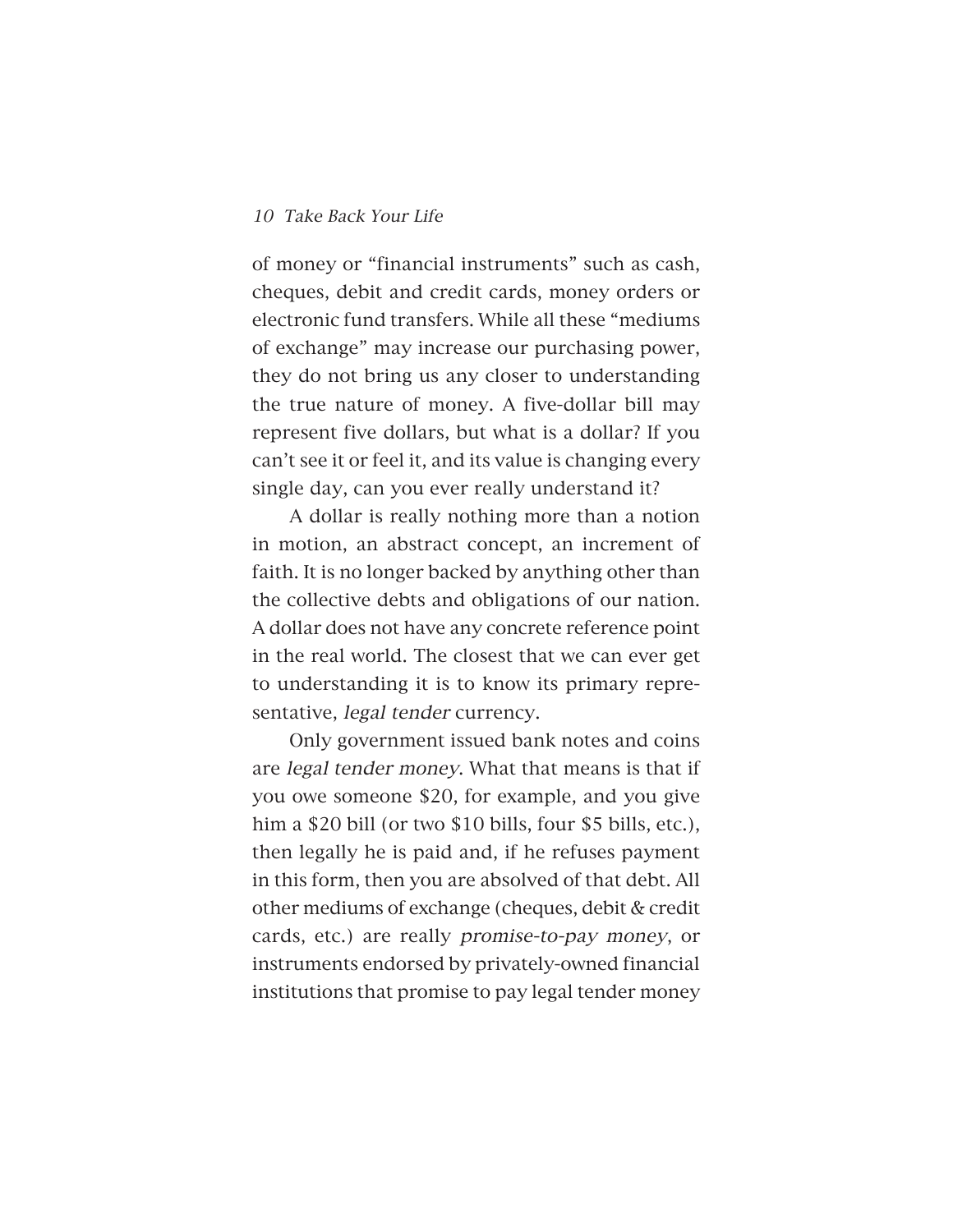to anyone who demands it when presenting these instruments at any of their branches. Legally, no one has to accept your cheque, even if it is certified, and if they refuse to, then your debt still stands.

#### The Difference Between Money and Assets

Paper money has little or no intrinsic value. On its own it is relatively useless. It doesn't taste very good, doesn't burn very long or produce much heat, and you can't wear it or build anything with it. It is only good when it can be used as a medium of exchange, that is when someone else is willing to give you something that you want or need in exchange for it. Because so many people are willing to accept it in this way, money is often said to be a storehouse of value. Bankers and accountants list it as an asset on their balance sheets and financial traders buy and sell it as if it was a commodity itself. In reality, however, money has few of the attributes of an asset.

Assets are goods or services that have an intrinsic value or are useful in and of themselves. Food, clothing and housing are important basic assets. Cars, televisions and computers are more exciting assets. But assets can also be non-material too. Knowledge and experience, skill and talent,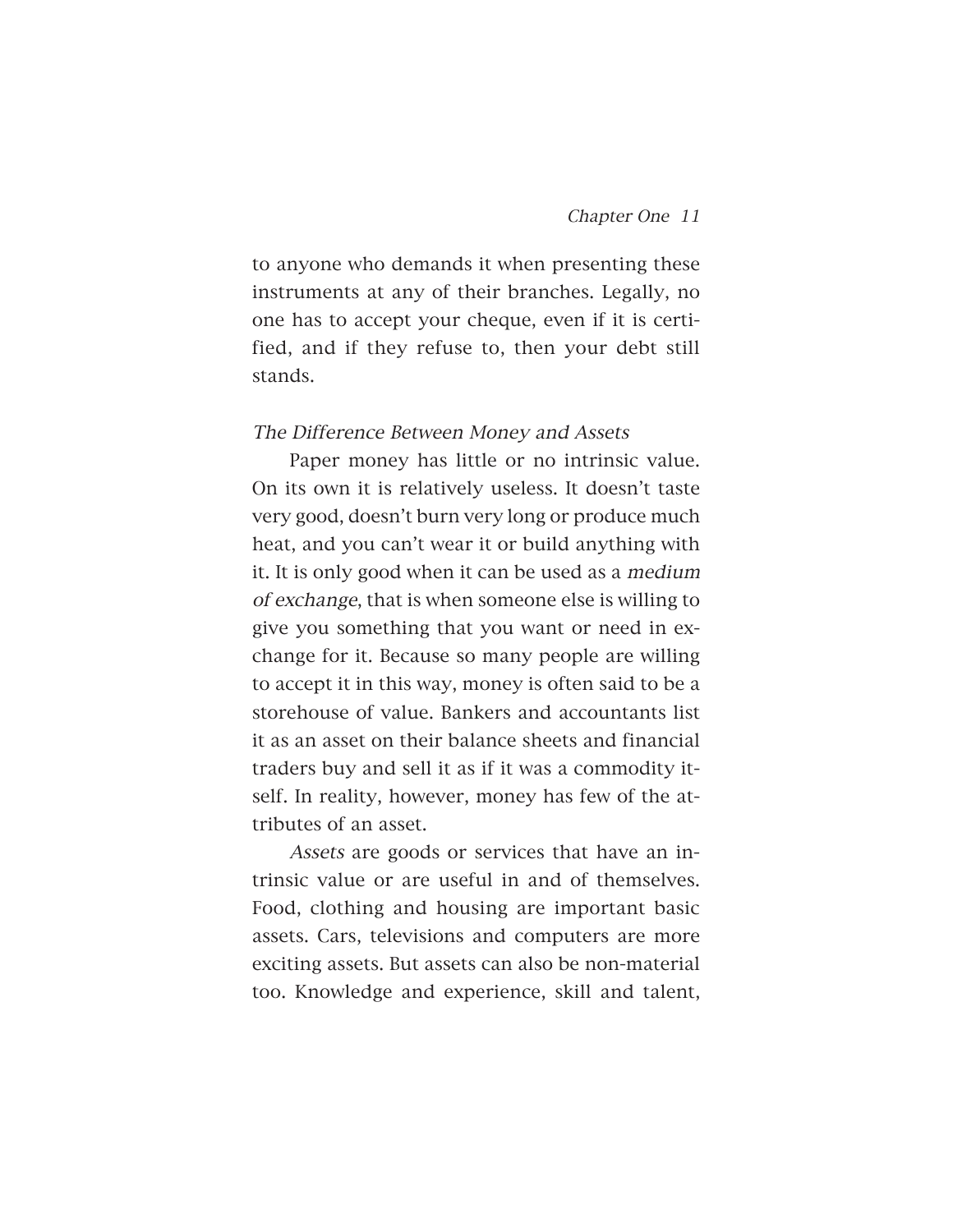creativity and intelligence are valuable assets. Good health, a clean environment and safe communities are very important assets as well. If you were ever stranded on a deserted island with nothing but a suitcase full of money, you would soon appreciate the important difference between money and real assets. Unfortunately, many of society's most precious assets have little, if any, recognized monetary value in the economy. You will not find any credits on a balance sheet for clean air and water, good health or an educated population. Nor will you see any debits representing the tragic cost to society of unemployment and poverty, either in terms of wasted potential, lost production or human pain and suffering. In economic terms, a tree has no value until it is cut down and a human life has no value unless it is devoted to working. That so many of our best assets and greatest liabilities must be left unpriced in order for the economy to operate, is one of the primary weaknesses of the current monetary system.

#### What is Credit?

Most people when answering this question simply state that credit is borrowed money. Some may mention interest in their reply but only a few take their thinking much further. If asked to explain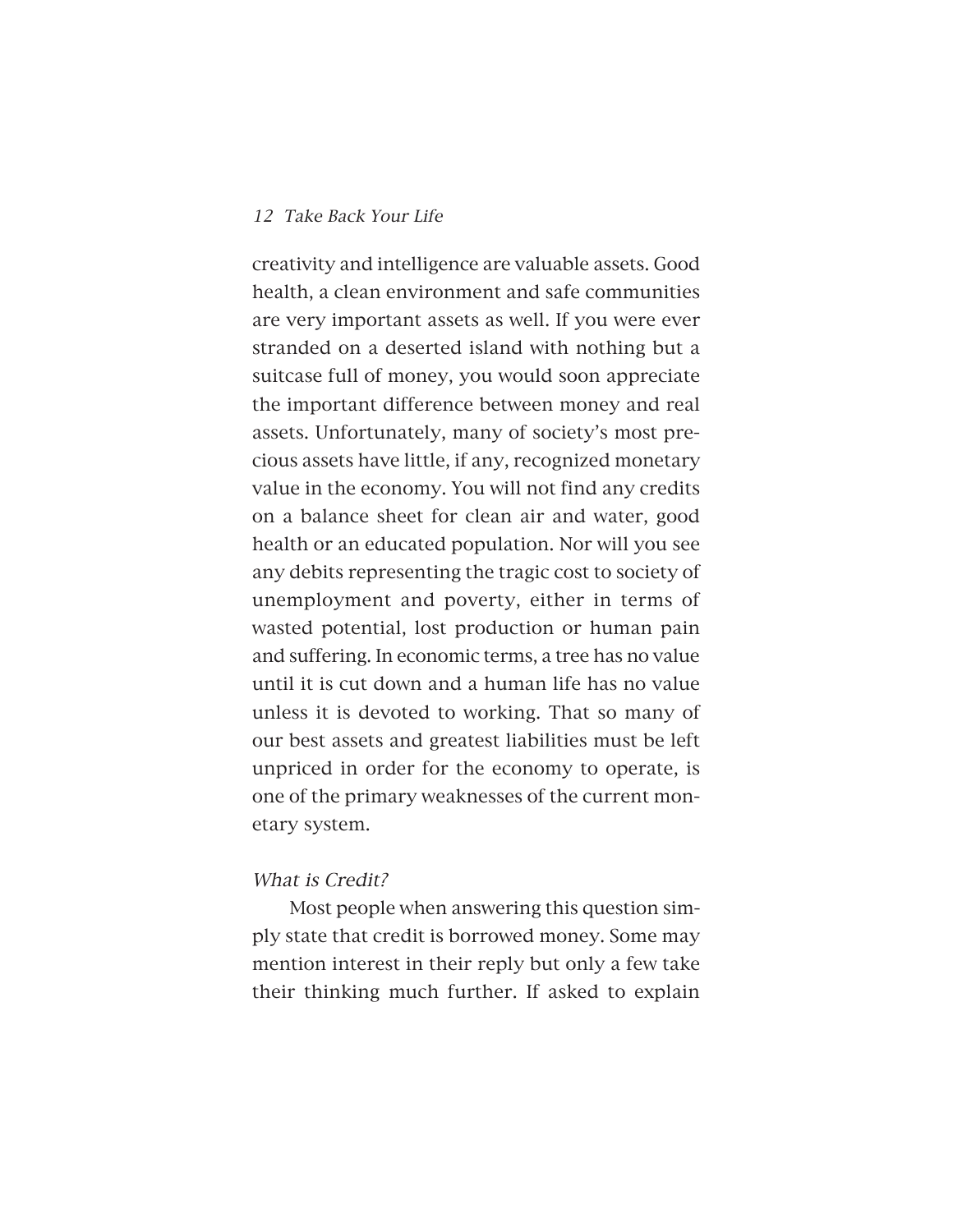where this borrowed money comes from, most people become uncomfortable, an indication perhaps that they are entering unfamiliar territory.

To help clarify the true nature of credit, we need to distinguish between "money you own" and "money you rent". Money you own can be either cash in your pocket or earnings deposited in your savings or chequing accounts. It is money that you have already earned from your own labour and initiative. Money you rent is any borrowed money that you must eventually repay. Interest is the rental charge that you must pay to the lender to use his money for a period of time.

Another way to look at interest is as a tax on future potential. The lender assesses your future earning potential. If you have sufficient collateral, and he believes that your ideas, experience and initiative will likely generate a steady and reliable income, then he will monetize your potential and lend you the right to develop your own abilities. While the government taxes all your past accomplishments, the lender taxes all your future achievements. Both feed on your energy and initiative. If you are aggressive in the marketplace, after paying them both, there may be enough of your earnings left over for you to live on.

The purchasing power of an owned dollar is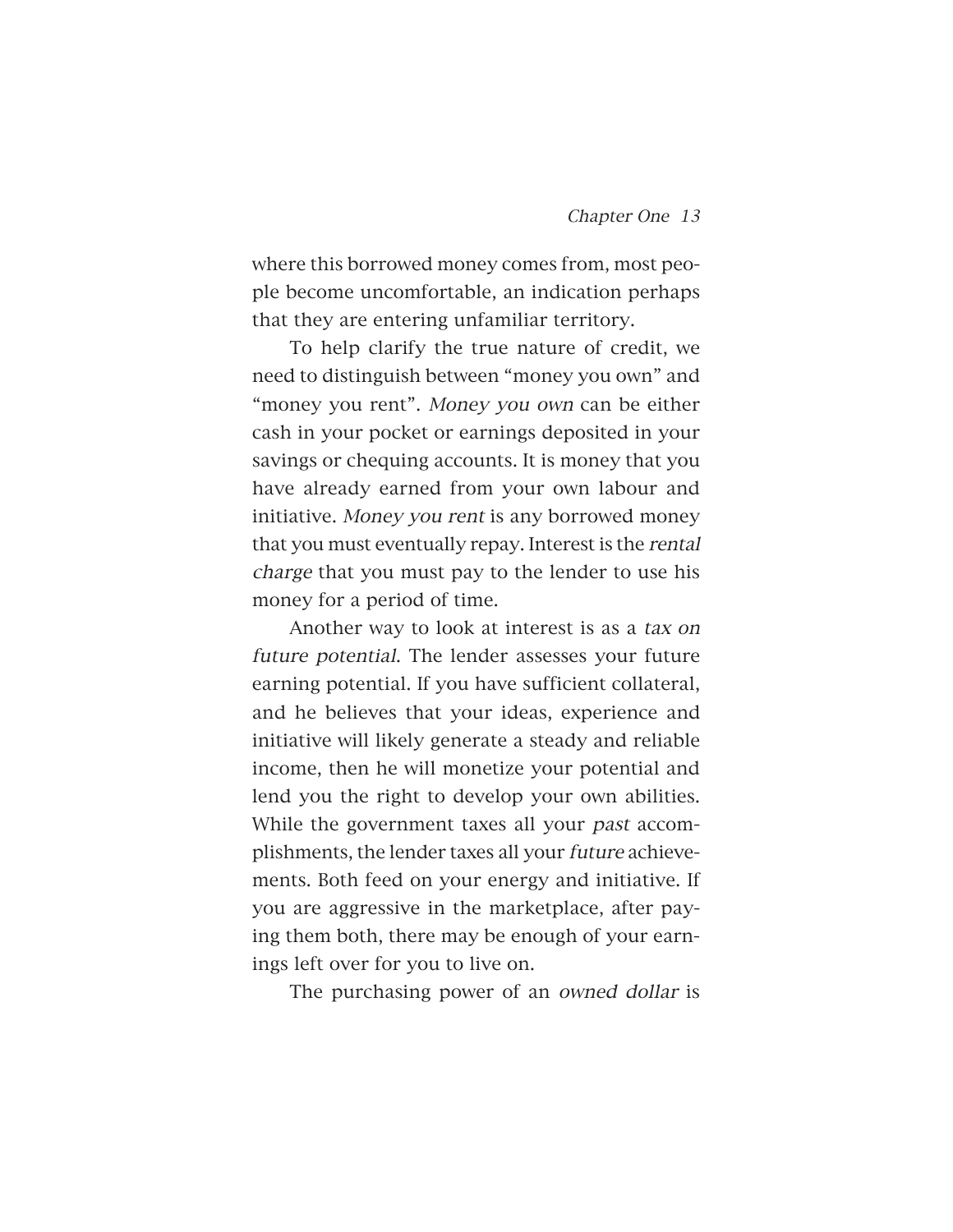equal to exactly one dollar. The purchasing power of a borrowed dollar is equal to one dollar less the amount of interest (per dollar) that is charged by the lender. The purchasing power of a loaned dollar is equal to one dollar *plus* the amount of interest that is charged by the lender.

For example, if you have one-hundred owned dollars in your pocket, you can purchase goods and services worth exactly one-hundred dollars (ignoring taxes for now). If you have one-hundred borrowed dollars, and the interest rate charged is ten dollars (or ten percent) then, after subtracting the interest that you must pay, you can purchase only ninety-dollars worth of goods and services. Or if you buy one-hundred dollars worth of goods and services, you will have to earn one-hundred-andten dollars later on in order to be able to pay back your debt. If you have one-hundred loaned dollars, on the other hand, when they return to you with interest added, you will be able to purchase one-hundred-and-ten dollars worth of goods and services. This is why the wealth of people with many loaned dollars grows much faster than the wealth of people using many borrowed dollars.

#### What is the Money Supply?

When economists refer to the total money sup-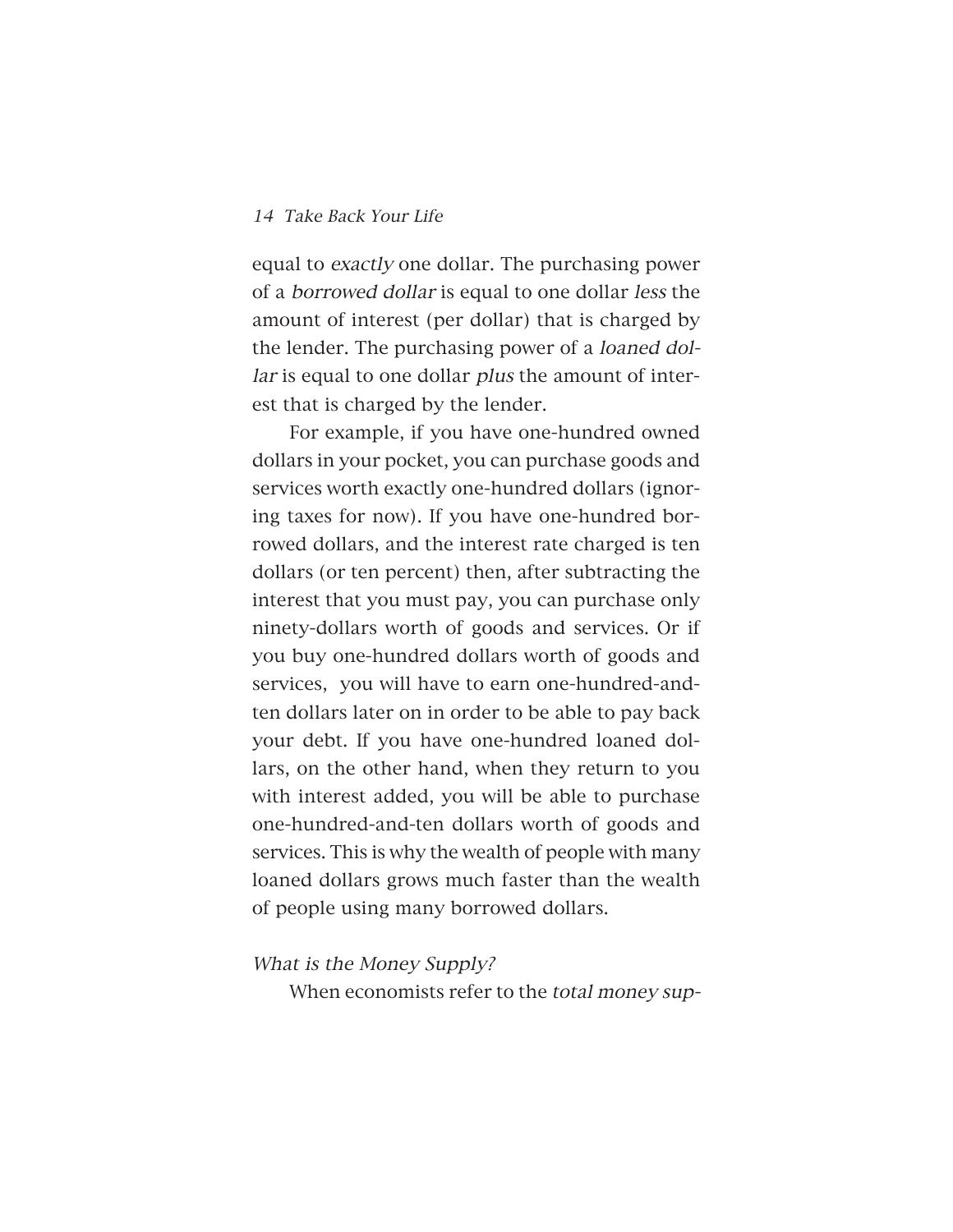ply what they are really talking about is the total amount of legal tender money that is circulating outside of the chartered banks plus all of the deposits that are held in financial institutions throughout the country. All of the money in the economy was created originally as debt. Even the government's own legal tender was originally issued as credit notes which, up until 1931, were redeemable in gold upon demand. Since then, the only thing that has been backing our currency is the public's faith in it.

When a bank issues a loan, it does not loan out the money of its depositors. It cannot tell someone coming into the bank for his money "Sorry, but we loaned your money out to one of our other customers". The bank continues to have an obligation to fulfill the requests of all its customers who ask to withdraw all or any part of their deposits. When a bank issues a new loan then, it actually creates new promise-to-pay money the moment it credits the account of the borrower with the amount of the loan. At that moment, the money supply increases by exactly the amount of the new loan. As the principal amount of the loan is repaid, the money supply is reduced again, in a similar fashion. For example, if a bank has two-million dollars in deposits and one-million dollars out in loans,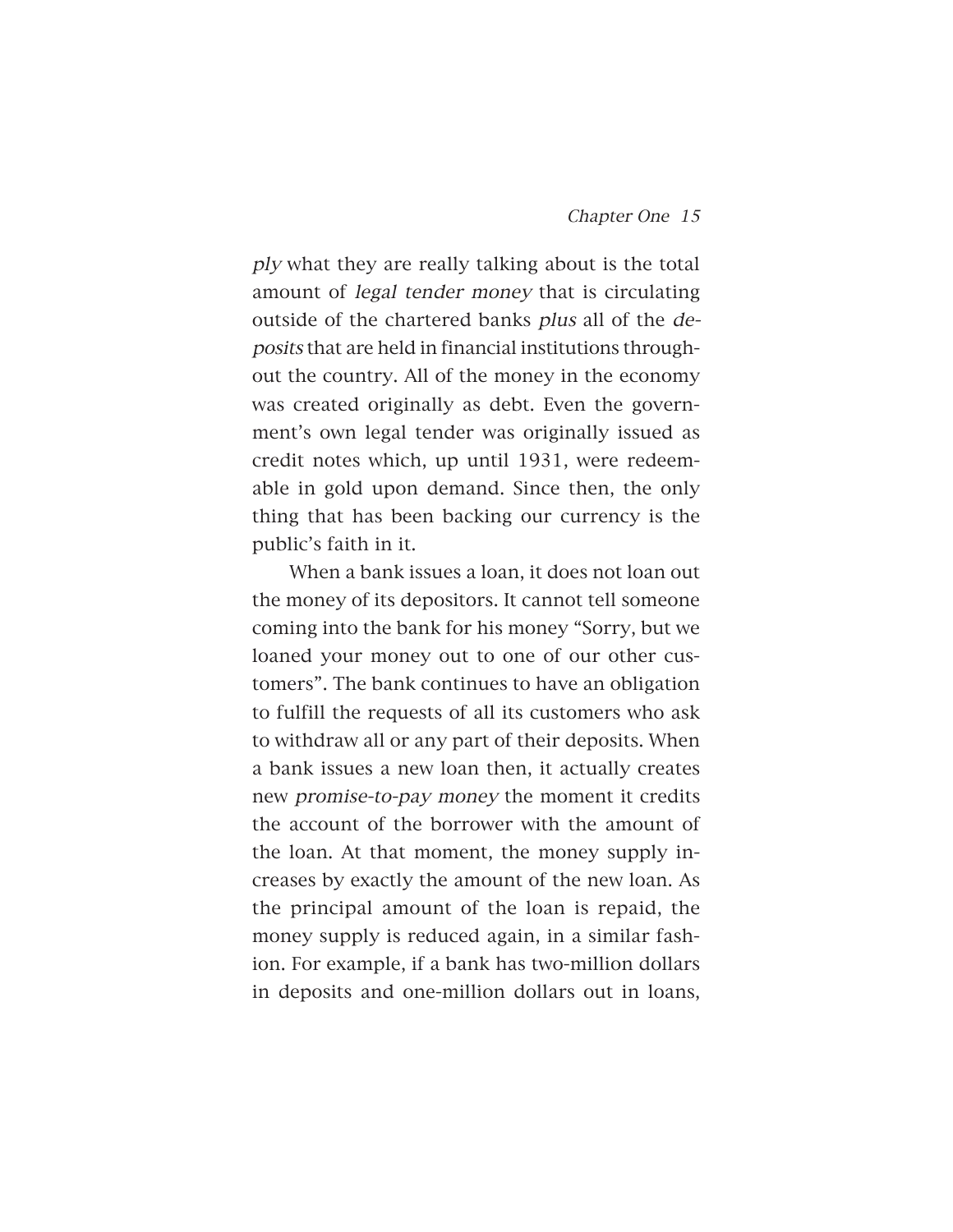then its contribution to the total money supply is three-million dollars, for it is fully obligated to provide its customers with their two-million dollars and it has already loaned another one-million dollars into circulation.

Nearly ninety-six percent of the money that we use today is not the government's legal tender but rather is the private bank's promise-to-pay instruments. The bank will give you legal tender if you want it, but it knows that most people don't want legal tender. It is unrecoverable if lost or stolen, and carrying large amounts of it could be dangerous. What people do want is a chequing account or a debit card so that they can send the bank's promise-to-pay to folks they owe money to …folks that also don't want legal tender but do want to deposit other bank instruments as credits to their own accounts.

Up until 1994, financial institutions were required by law to maintain, at least, a minimum reserve of cash (or a combination of cash and extremely short-term securities) either in their own vaults or on deposit with the Bank of Canada (the Bank of Canada is discussed on page 20). These required reserves were a safety precaution which ensured that a bank would always have enough cashat-hand to complete its daily transactions. The re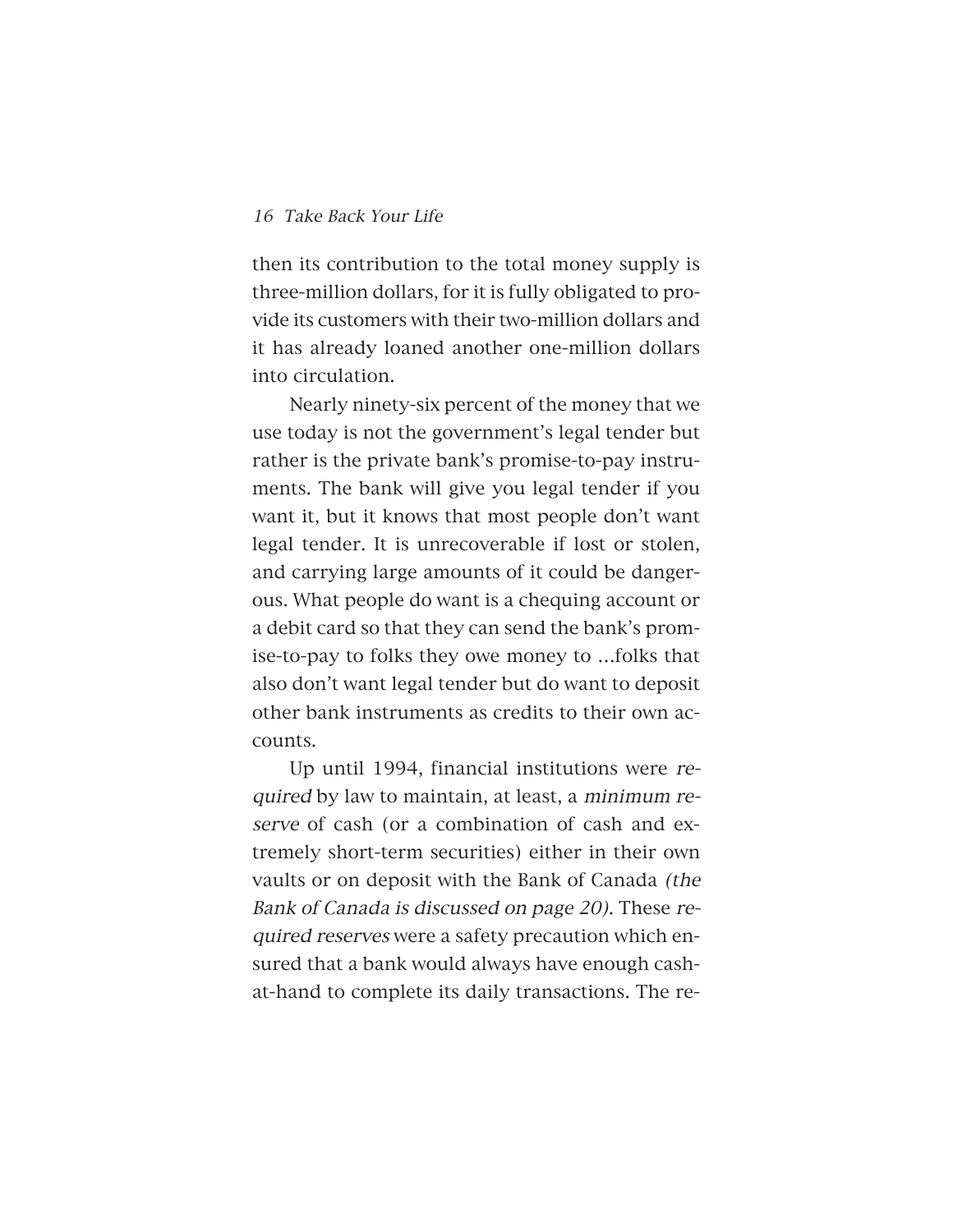serve amount was set as a percentage of deposits and each type of deposit had its own particular rate. By limiting the amount of promise-to-pay money that a financial institution could lend into circulation, reserve requirements restricted the potential interest income that a bank could earn.

For example, imagine that a person wanting a loan of \$100,000 walked into a bank that was already at its minimum reserve ratio of 10% with \$1,000,000 in reserves and \$10,000,000 in deposits. If the banker approved the new loan, opened a new account for the person, and credited the new account with \$100,000 of the bank's promise-topay money, then the bank would still have only \$1,000,000 in reserves but its total deposit liability would have risen to \$10,100,000 and its reserve ratio would have dropped below the legal minimum to 9.9%. If the person then withdrew the \$100,000, either in cash or by writing a cheque that would be cashed by someone who had an account with a trust company, then after the cheque cleared, the bank would have only \$900,000 in reserves, its total deposits would be back to \$10,000,000 and its reserve ratio would have dropped again, to just 9%. With minimum reserve requirements in place, the banker would be prohibited from making the new loan and if the bank's annual interest rate on loans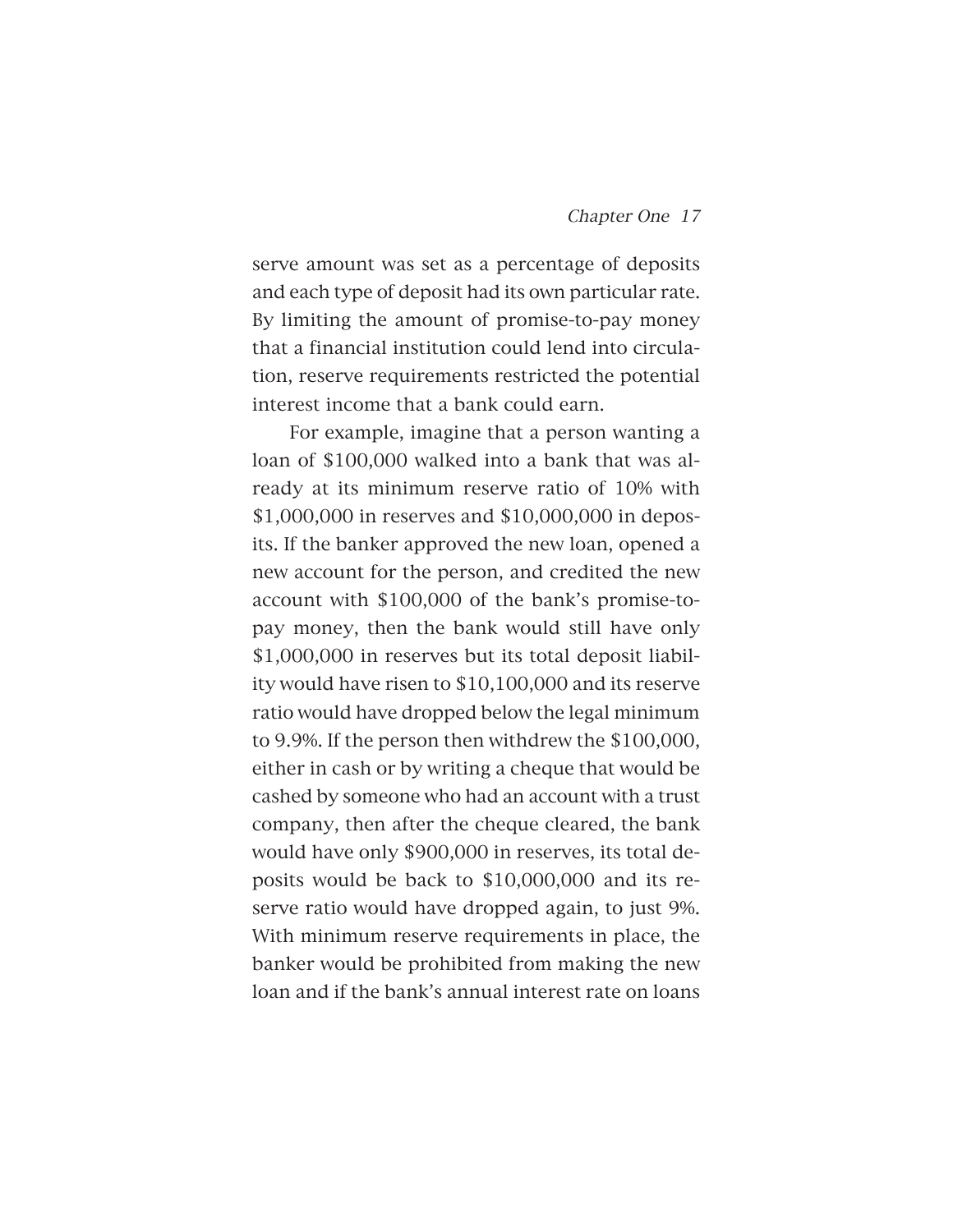was 10%, then the bank would have to turn away a potential interest income of \$10,000 a year. It is easy to see why reserve requirements disappeared. Since 1994, each individual banker has been free to use his own good judgement to determine what level of reserves is appropriate for his bank.

Fractional reserve banking, or the practice of leveraging bank deposits in order to create new promise-to-pay money, originated in the sixteenth century. For a fee, goldsmiths would store the gold bars and coins of other people in their vaults. The certificates of deposit that they issued, being more convenient than actual bullion, soon began to be exchanged like currency. The goldsmiths, however, discovered that, since not everyone wanted to redeem their certificates at the same time, they could lend out some of their depositors' gold, or issue more certificates than they actually had gold deposits for, and earn interest, without ever getting caught short of gold. This clever little deception became the foundation of the "fractional reserve" system of banking.

Discussing the money supply can be very misleading unless a few additional factors are considered. The concept of a money supply only becomes useful when it is related to a specific, geographically-defined trading area. For example, the money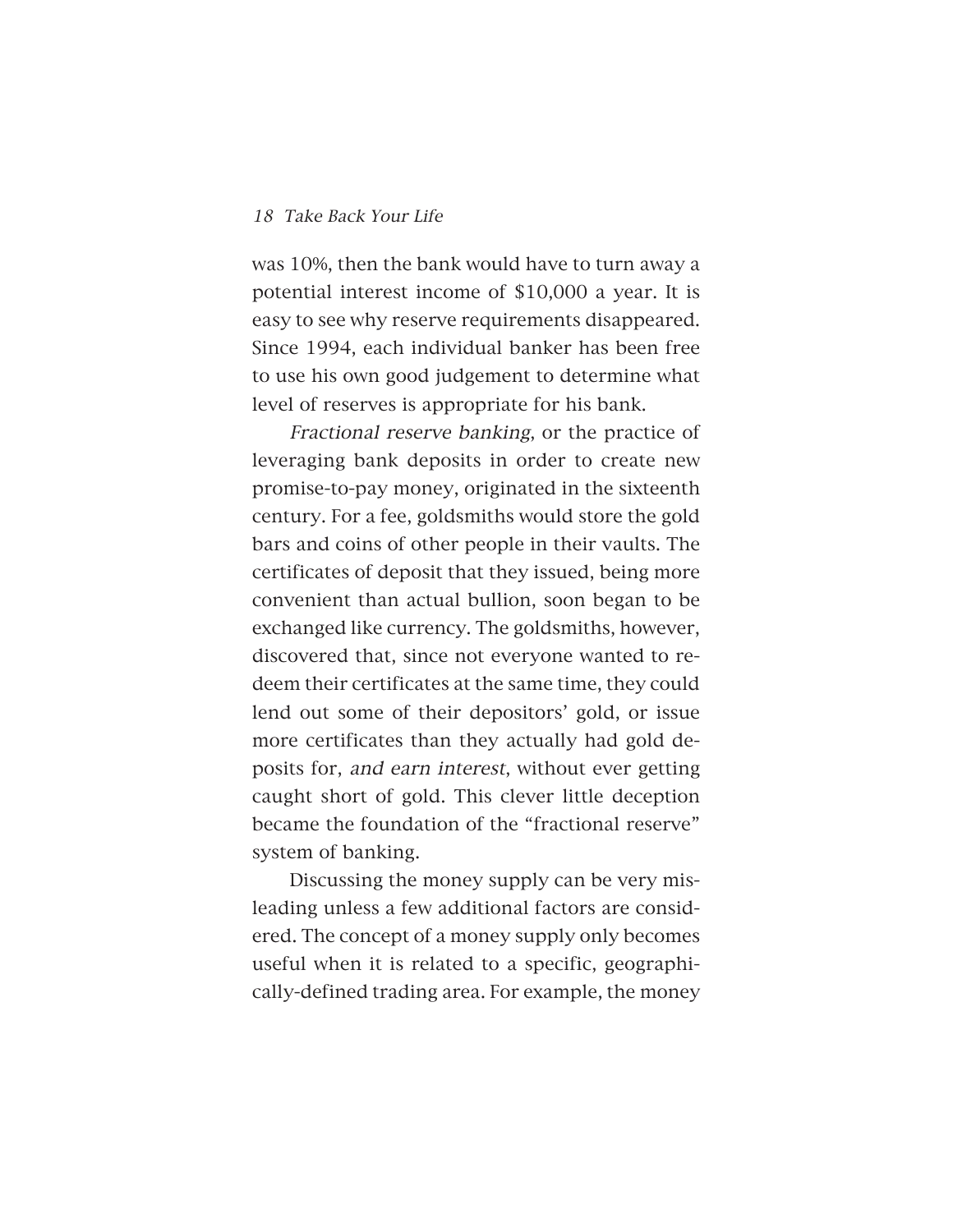supply in Canada is quite a bit larger than the money supply in Kingston, Ontario, and the North American money supply is many times the size of the Canadian money supply. Also, as we have seen, there is more than one type of money. The available supply of legal tender money is quite different from the supply of promise-to-pay money. Likewise, the amount of owned money is much different than the amount of borrowed money.

Another extremely important distinction must be made between the total money supply and the portion of it which is actually circulating or is available for circulation on extremely short notice. What bankers refer to as the M1 is the portion of the total money supply which includes all currency that is circulating outside of the banks and all deposits that are held in either personal chequing or current accounts. The M1 is sometimes called "highpowered" money because it is "liquid", or spendable, on short notice. The M1 is the monetary driving force behind consumption, and is often used as an economic indicator to make short-term, future consumption predictions. The idea behind this is that if people weren't planning to spend the money held in these low-interest accounts in the immediate future, then they would move their deposits into longer-term savings accounts which pay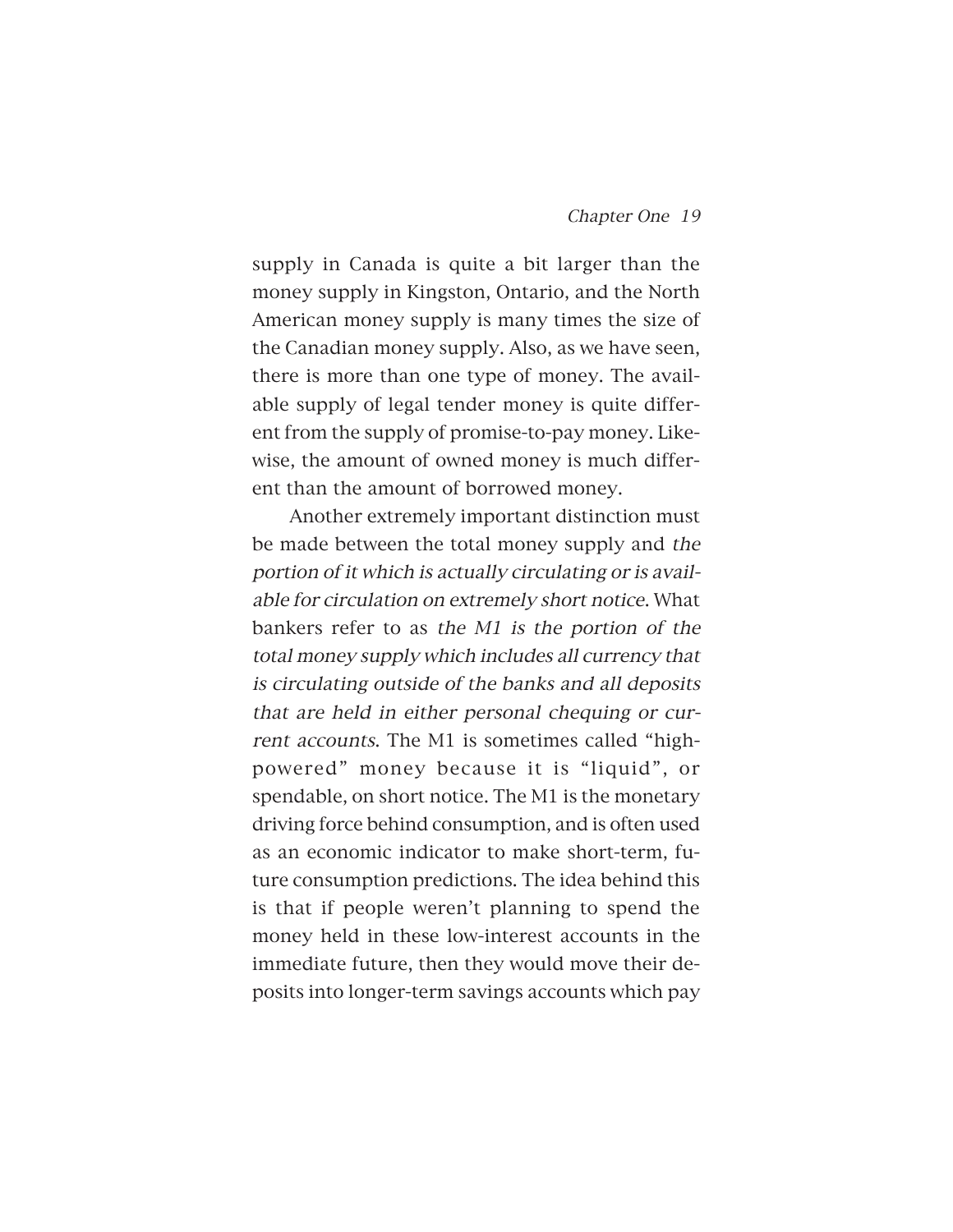#### a higher rate of return.

There is really no way of knowing exactly how much money is circulating in the economy at any given point in time. Some of the cash which is outside of the banks could be accumulating in cookie jars and piggy banks, or under mattresses throughout the land. As well, much of the money that is parked in current and chequing accounts might be far less fluid than many economists imagine.

# What is the Bank of Canada?

The Bank of Canada is Canada's central bank. It is owned, on behalf of all Canadians, by the federal government. It is not a commercial bank and it does not deal directly with the public. The Bank of Canada provides banking services to the government and serves as its fiscal agent. It also provides banking services to certain domestic and foreign financial institutions and serves as a lender of last resort. The Bank of Canada oversees the expansion of money and credit in the economy and provides advice to the government, and represents its interests abroad on all financial, monetary and banking issues. It alone has the power to issue legal tender money.

The Bank of Canada was established in 1934 with the following mandate: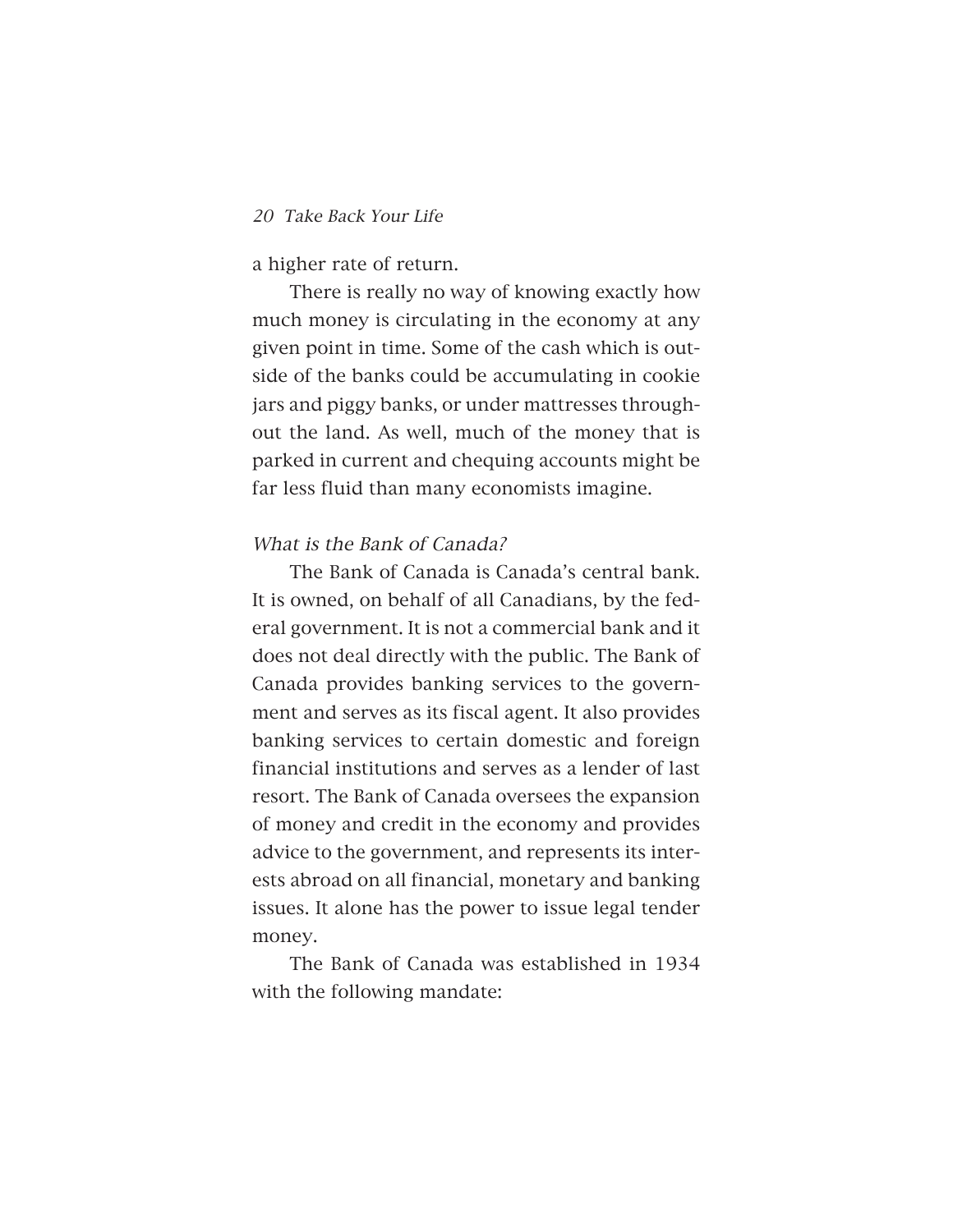"…to regulate credit and currency in the best interest of the economic life of the nation, to control and protect the external value of the national monetary unit and to mitigate, by its influence, fluctuations in the general level of production, trade, prices and employment, so far as may be possible within the scope of monetary action, and generally to promote the economic and financial welfare of Canada."

The Bank of Canada can lend money to the federal government, the provinces, or to any public agency whose debt is guaranteed by either level of government. As the owner of the Bank of Canada, the federal government receives, as revenue, any profits that are generated from the Bank of Canada's operations. Accordingly, the net cost to the federal government of borrowing from its own bank, regardless of the rate of interest, is zero.

The cost of operating the Bank of Canada is so low, relative to the revenue that it generates, that it is, by far, the most profitable enterprise in Canada. In the ten-year period from 1986 to 1995, the Bank of Canada's total revenue was just over \$21 billion, its operating expense was \$1.9 billion and its profit was \$19.1 billion. That's a profit margin of 91%!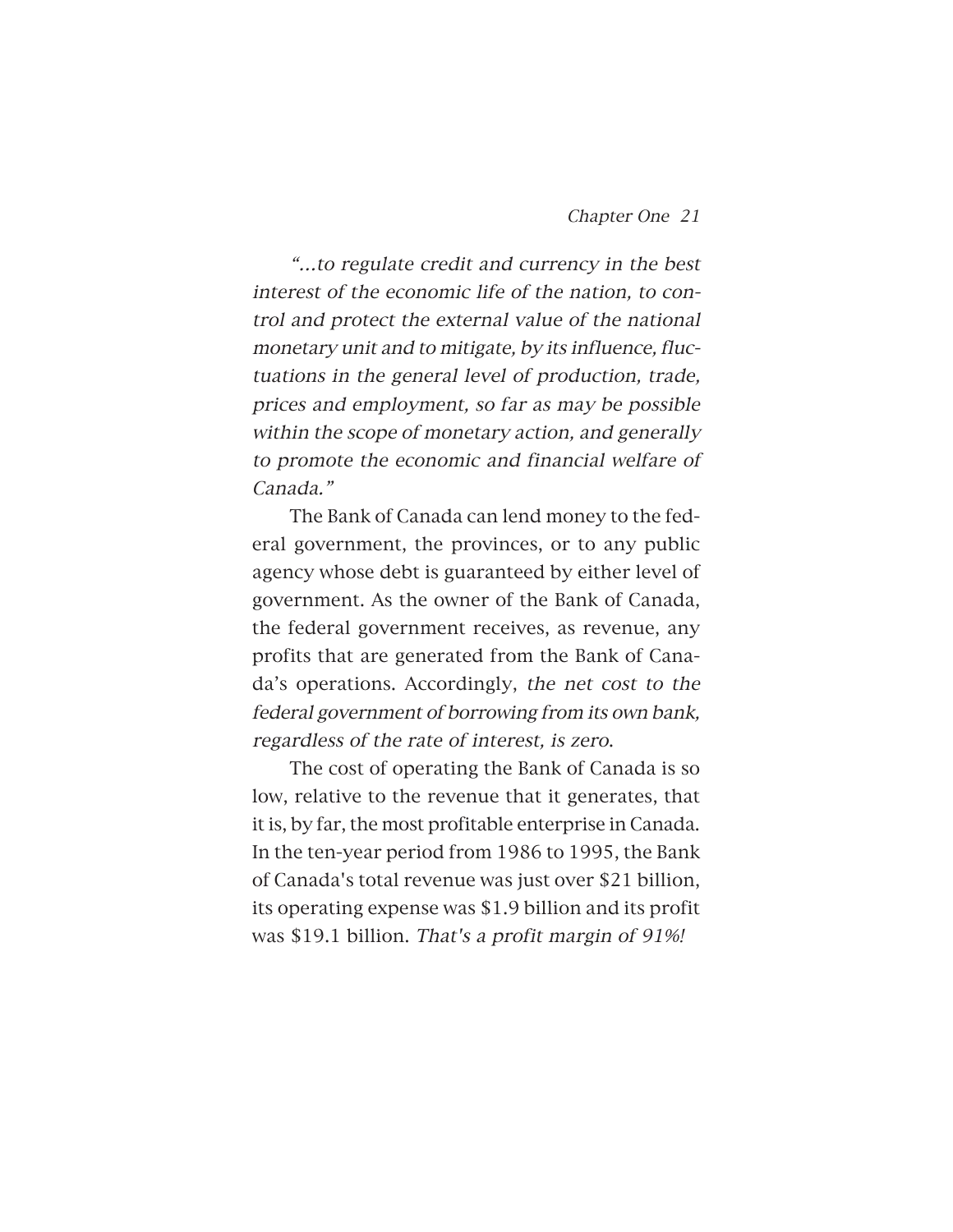#### The Effects of Interest

Interest is the primary means by which the wealthy maintain and extend their privilege and power. Financing other people's need for money is, by far, the most profitable enterprise in the economy. That is why, when the ten largest companies in Canada are ranked by the value of the assets that they control, the five big banks occupy the top five positions and eight of the top ten spots are held by financial service companies (see any year of the Globe & Mail's annual magazine on corporate Canada entitled "The Top 1000").

In a truly free and competitive marketplace, there is no room for any company to maintain a significant level of profit for any significant length of time. If a company is producing a product or service that is popular and highly profitable, its profits will attract competitors into the marketplace who will attempt to compete with it by offering a similar product or service at a lower price. Over the long term, competition will squeeze any excess profits out of the marketplace, if that marketplace is truly free, open and competitive. Legal devices such as patents, licenses and copyrights restrict the open market and grant the license holder a monopoly on a product or service for a set period of time. Exclusive contractual arrangements with key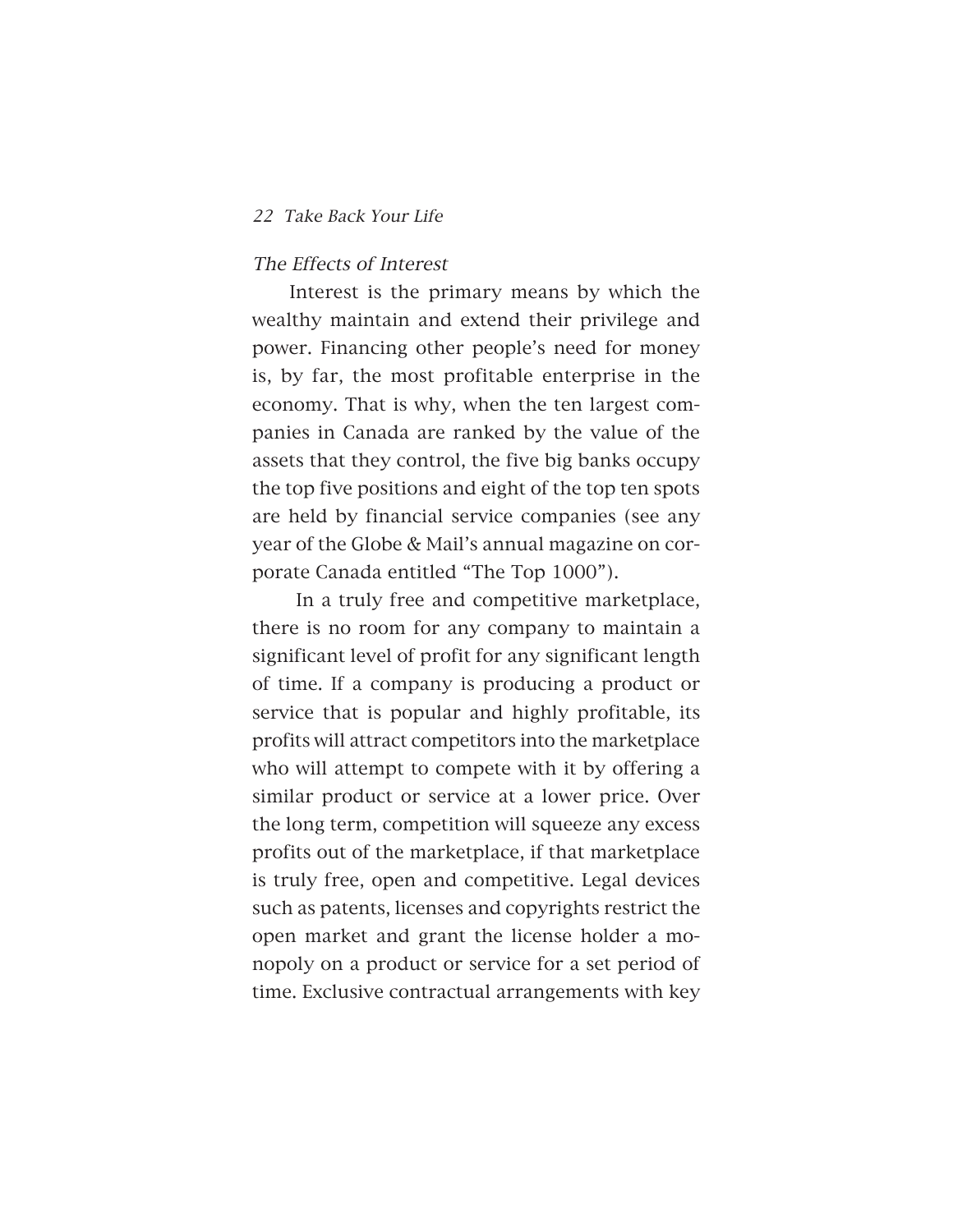suppliers or interlocking ownerships and directorships with key suppliers can also be established to keep competitors out of a market indefinitely. In all of these examples, an effective monopoly (or partial monopoly) is established and it is this monopoly that allows profits to be generated. In other words, the free and open marketplace must either be eliminated entirely or restricted significantly in order to sustain profits.

One of the most effective ways to restrict new entries into a marketplace, however, is to control the access to finance. In today's capital intensive world, an "economy of scale" keeps consumer prices extremely low. What this means is that in order to compete effectively today in any of the most profitable sectors of the economy, an enormous amount of money is needed to get started because the major players who control the marketplace have already invested billions of dollars to set up the high volume infrastructure that makes it possible for them to offer such low selling prices to consumers. To compete with them in price then, a new player would also need access to enormous financial resources. Those who control such resources, however, are aware that there is only so much room at the top and they already have a vested financial interest in the existing market leaders since origi-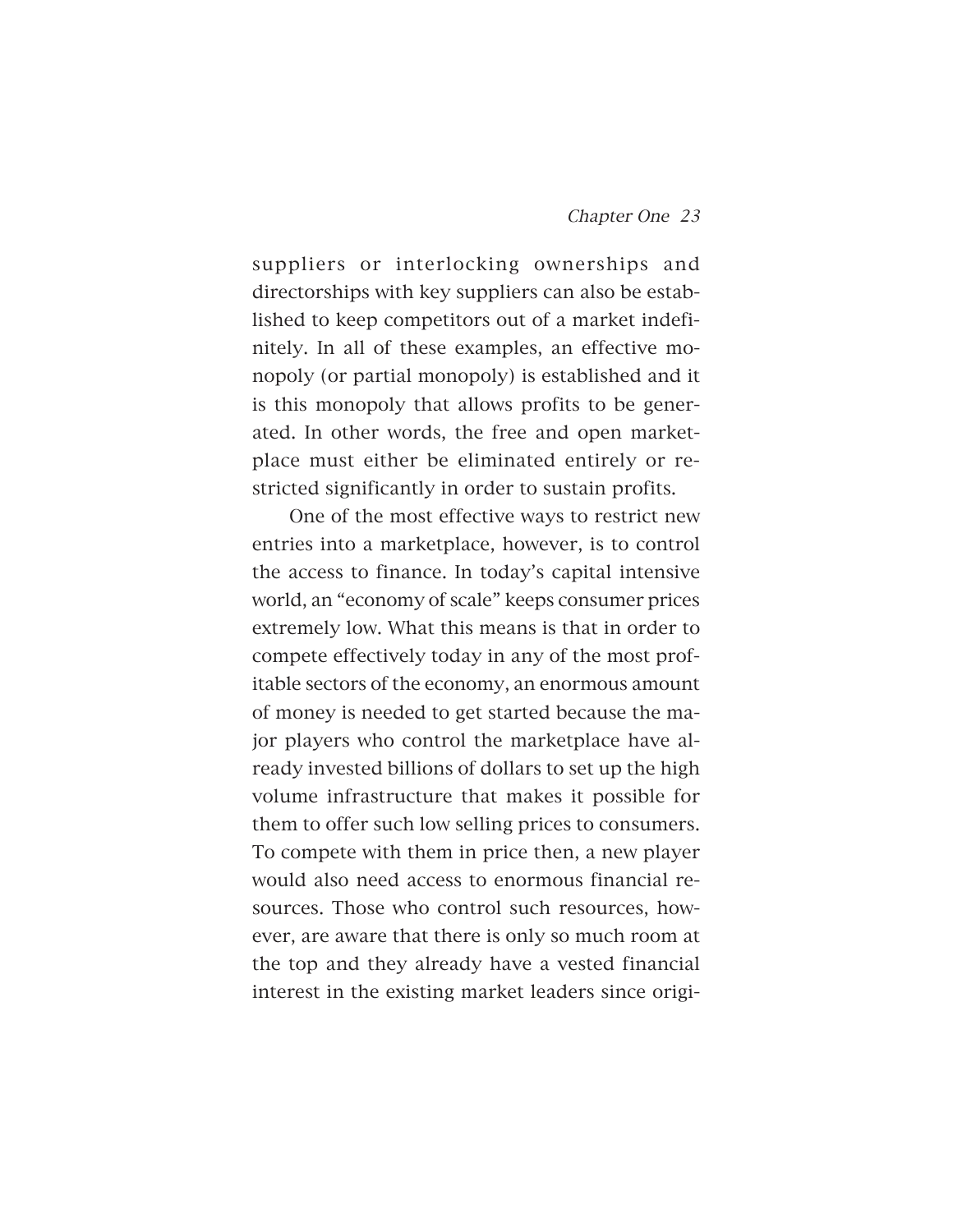nally they provided them with the money necessary to take control of the market. The financiers, then, are not going to risk loaning a new competitor money if they believe that his success will cause some of their biggest existing loans or investments to go bad, particularly if one of the directors of the bank or the investment house happens to be a representative of one of the largest current players in the new competitor's target sector.

It is clearly in the best interests of the financiers to continue to back a proven winner. If a new competitor does break through the financial barriers and threatens one of their best customer's survival, the financiers know that they will be able to make even more money by financing a successful defensive strategy or takeover move by their friend and partner, the current market leader. The federal and provincial government's industry and finance ministers also are aware of just how important and destabilizing such high level economic activities could be to the health of the economy and are prepared to get involved as necessary. It is this effective monopoly, created by restricting the access to finance, which creates the opportunity for sustained profits that a truly free market is incapable of providing.

It is the very process of financing itself, how-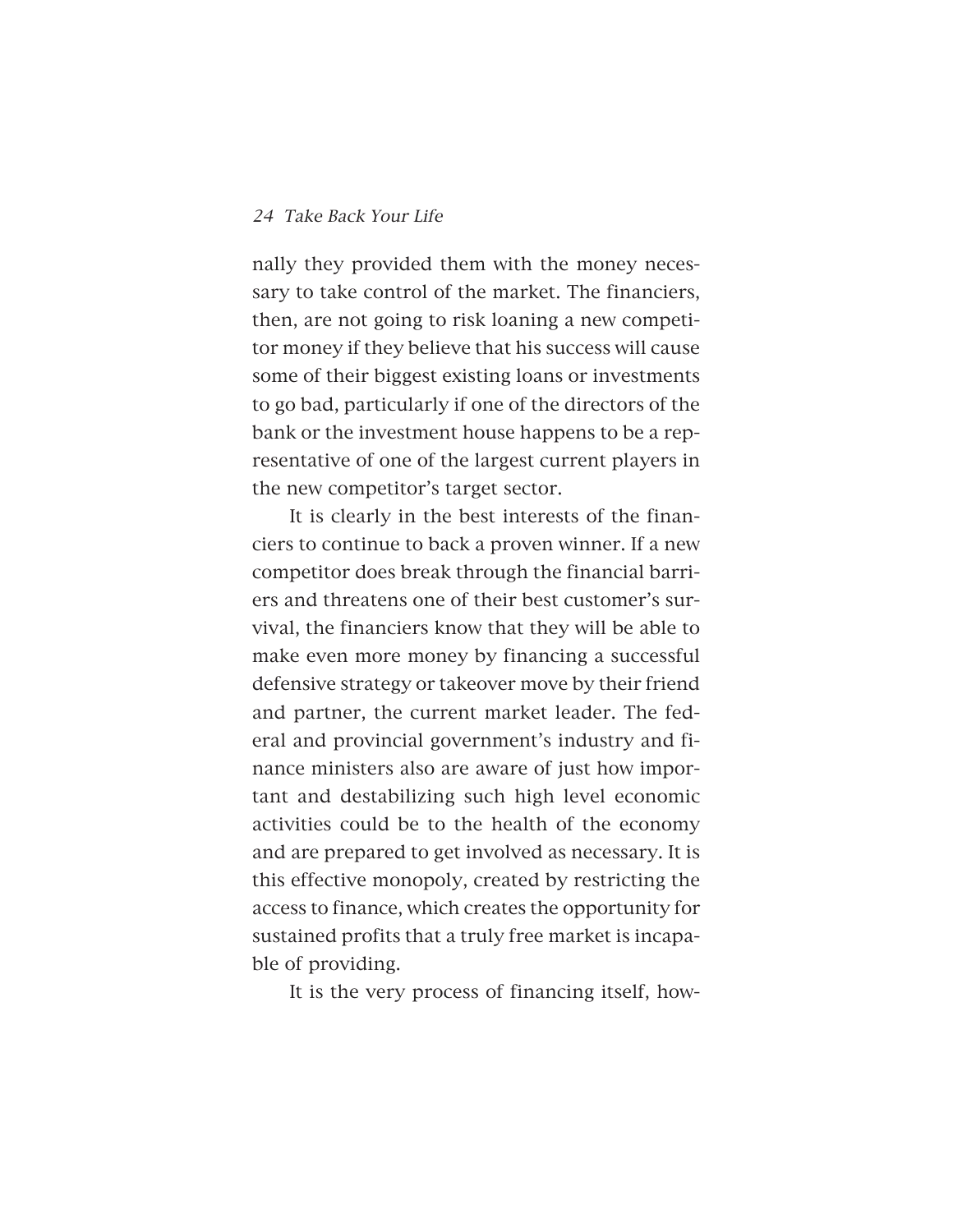ever, that is the most profitable enterprise on earth. Credit makes us all employees of the financiers. All who must borrow (which is nearly everyone when a scarcity of money is deliberately maintained) must pay a portion of the fruits of their labour directly back to the financiers. Since there is virtually no cost to the financiers of creating their product (ie. electronically generated, promise-to-pay money) then it should not be surprising that their's is the most profitable enterprise on earth. True they must absorb the cost of bad loans and investments (receiving government aid if they are substantial), but does not every business person face the same risk?

Acting as the gatekeepers of the economy, the financiers have incredible control over the nature of human society. They decide which endeavors are worthy of support and which are not. Wars are perhaps one of the best investments from the point of view of the financiers. Not only is there a strong determination to succeed, which is backed by the government, but the financiers can profit both from financing the cost of the military supplies and equipment needed to stage the aggression as well as from financing the cost of the reconstruction of the affected societies once the carnage is over. Tremendous profits were generated from the two world wars which annihilated millions of unsuspecting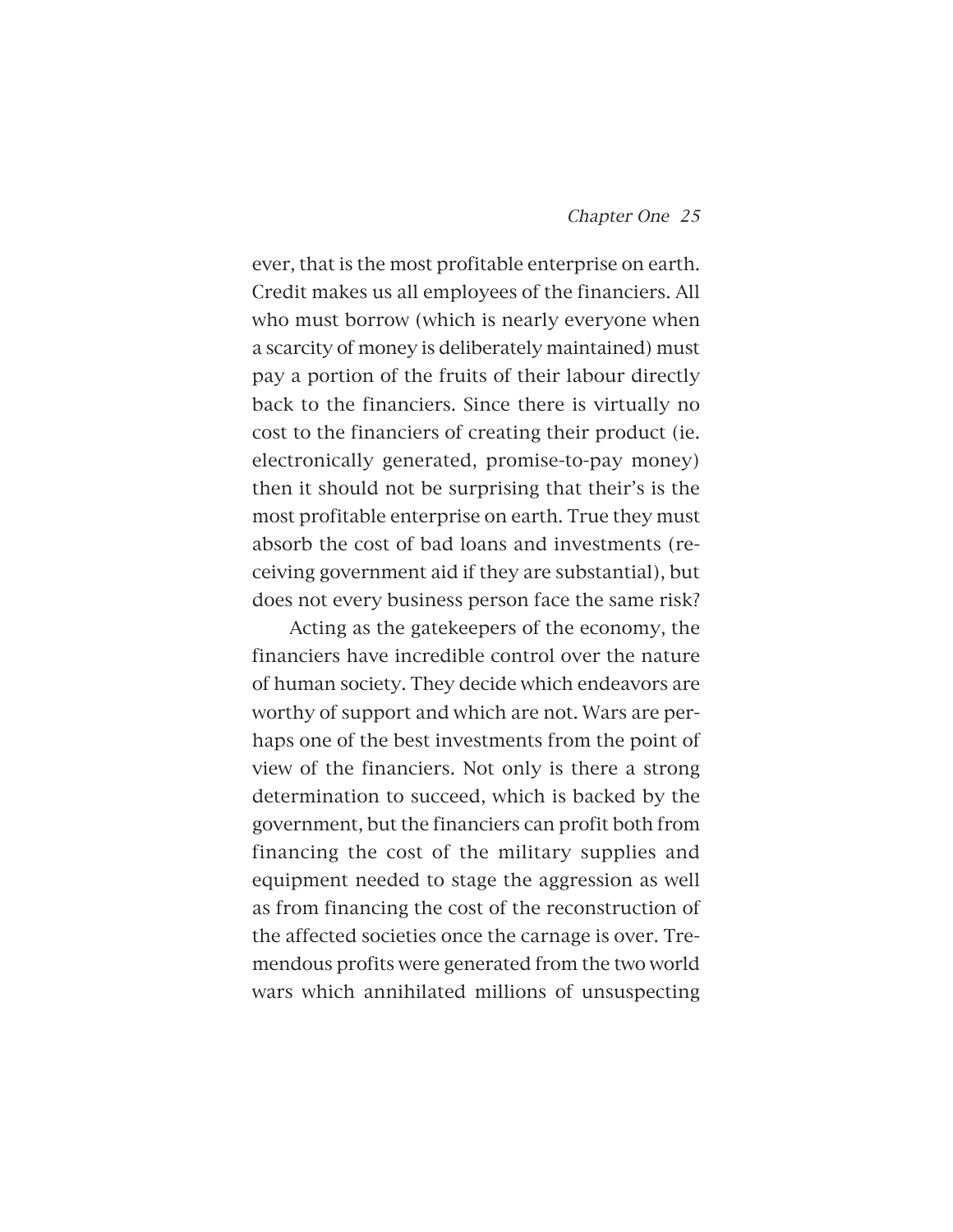citizens.

Perhaps one of the greatest indications of just how important financing really is in determining the nature of a society can be seen in the case of Japan. By the end of the second world war, Japan had been nearly obliterated. Its cities had been leveled by constant bombings and its economy lay in ruins. Now Japan is a tiny island nation with far too few natural resources to sustain its own population independently. Yet despite these two facts, in less than fifty years, Japan re-established itself as one of the world's strongest economies. Japan now controls the top two of the ten largest banks in the world. How did it do it? The single largest factor was that the Japanese refused to allow the western nations to "help" finance the reconstruction of their country. Instead, Japan used its own central bank to finance its monetary needs. By doing so, Japan avoided the excessive interest burden that it clearly understood would cripple its economy forever if it borrowed too much money from abroad.

Financing costs absorb both public and private sector operating revenues and squeeze out profit margins in the productive economy, fair labour market wages, productive infrastructure investments, social programs and most other public services. In 1993, the auditor general of Canada re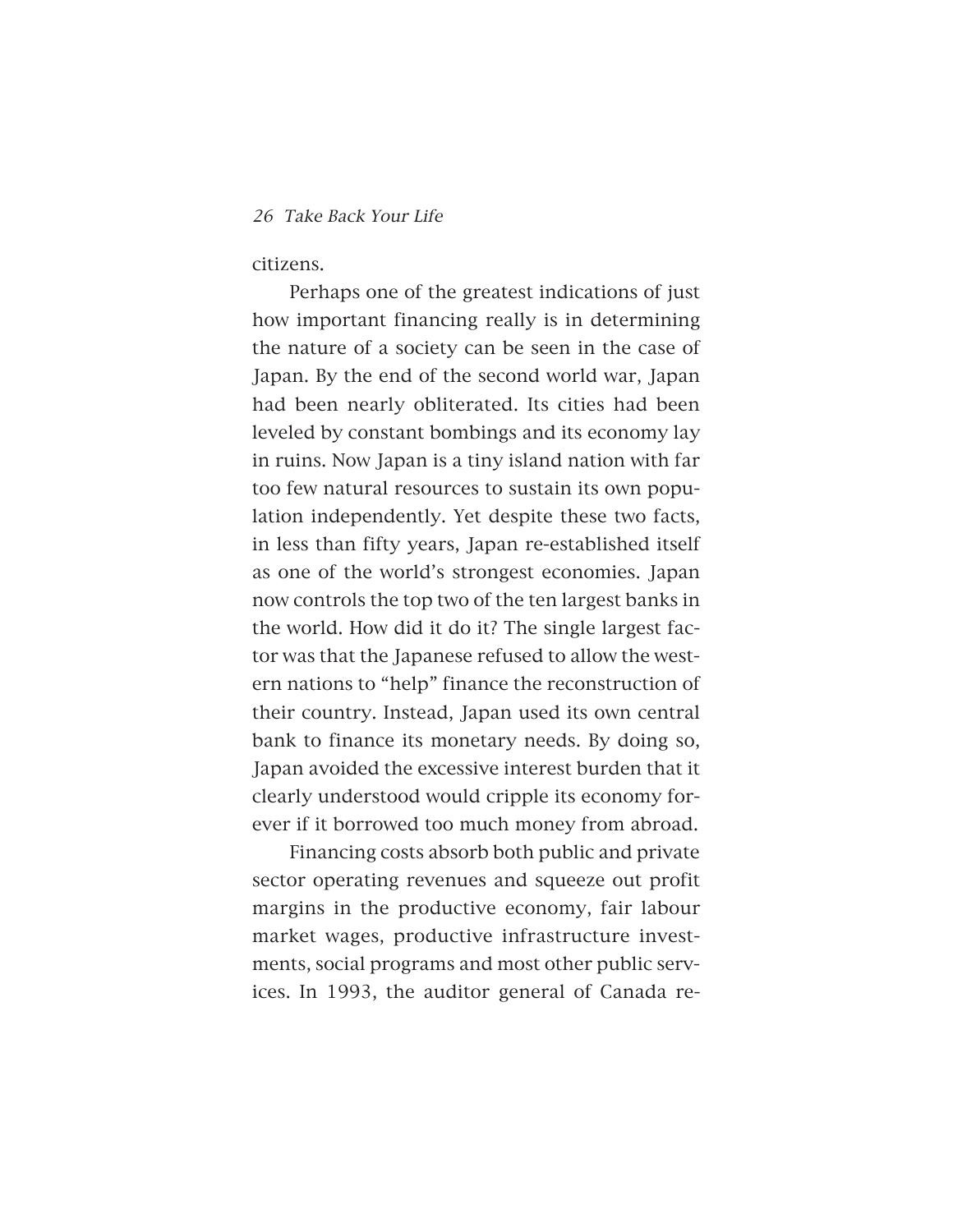ported that of the \$423 billion in net debt accumulated from Confederation to 1992, only \$37 billion went to make up a shortfall in program spending. The remaining \$386 billion covered what it has cost to borrow that \$37 billion. In other words, in 1992, 91% of our total national debt consisted of interest charges simply applied to the 9% of it that was borrowed to provide actual goods and services to Canadians.

In a book entitled "Interest and Inflation Free Money", Margrit Kennedy, a professor at the University of Hanover in Germany, discusses a fascinating investigation that she conducted to determine what portion of the final cost of certain government provided goods and services was due to an accumulation of interest charges. She found that even for relatively labour-intensive operations such as garbage collection, that cumulative interest costs imbedded in the price chain of inputs accounted for about 12% of the total cost of the services provided. For services in which costs were more equally distributed between labour and capital inputs, such as water and sewage treatment systems, accumulating, imbedded interest charges accounted for about 47% of the final cost to the public. For capital intensive projects such as public housing, however, the total interest expense accumulating in the